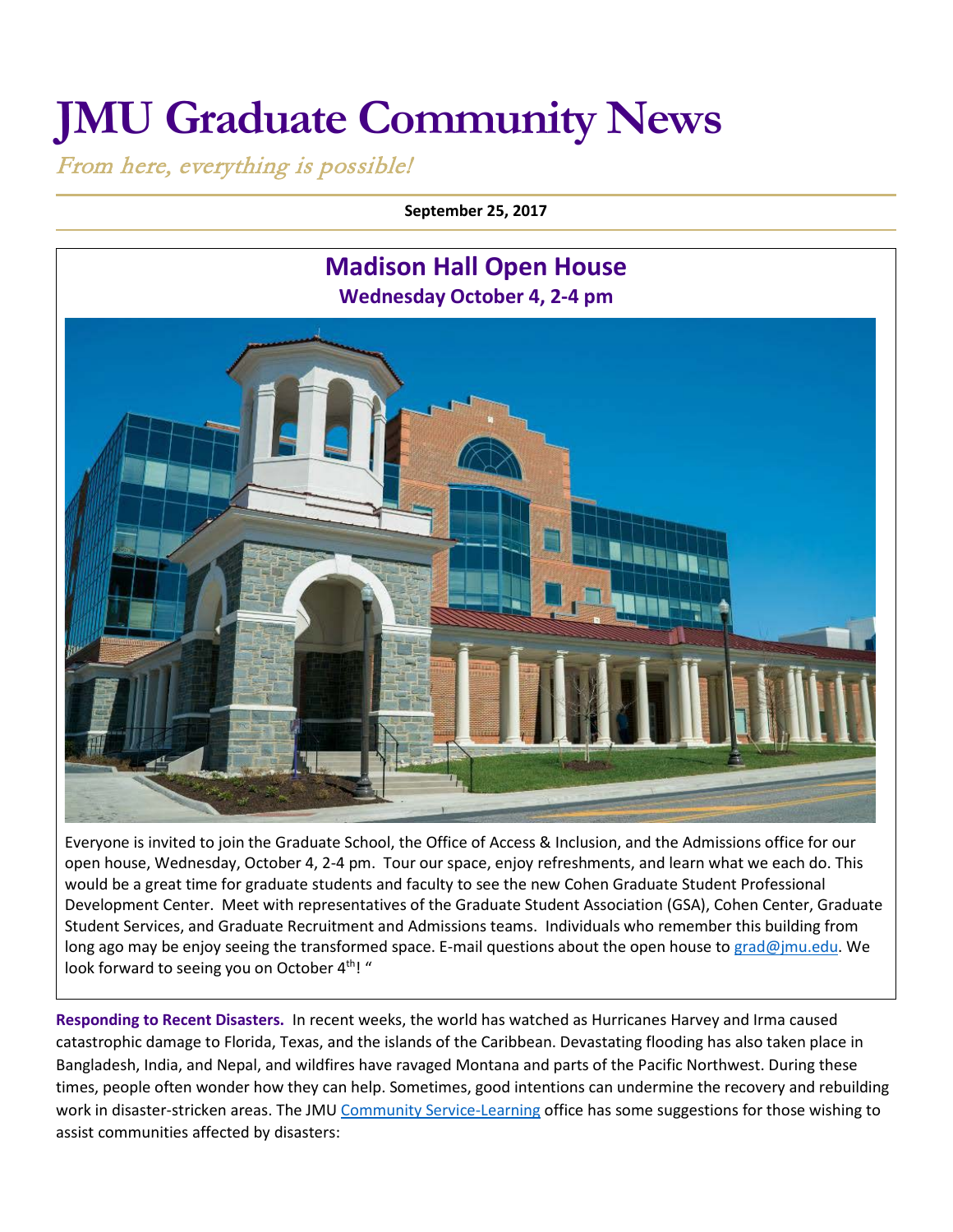- Provide financial support to first responder organizations listed on [Commonwealth of Virginia](http://www.dhrm.virginia.gov/docs/default-source/employee-programs/employeeprograms/disaster-relief-harvey-2017.pdf?sfvrsn=6) and National [Public Radio](http://www.npr.org/sections/thetwo-way/2017/09/10/549910104/ways-to-help-as-florida-is-dealt-catastrophic-blow-from-irma) websites
- Give blood and promote local blood drives
- Sign up for a JMU [Alternative Weekend Break](https://www.jmu.edu/abp/break-types/awb.shtml)
- Advocate for policy changes and increased awareness. (Email  $cs@jmu.edu$  for information)
- Continuously check th[e Community Service Learning](https://www.jmu.edu/csl/) website for additional educational and volunteer opportunities

**Global Opportunity Scholarships.** Global Opportunity Scholarships provide support for students who participate in graduate-level study abroad experiences, including, but not limited to, short-term and residential graduate programs at JMU, internship and field placements outside the United States, and research conducted outside the United States. Award winners receive \$1000. **The application deadline is November 1**. [More Information](https://www.jmu.edu/grad/current-students/awards/global-opportunity-scholarship.shtml)

**JMU's Office of Global Engagement offers many study abroad opportunities.** Several programs are designed for graduate students. If you see an undergraduate program that matches your interests, contact the faculty member(s) leading the program to discuss the possibility of developing a customized graduate-level experience. [See the list](http://www.jmu.edu/global/abroad/all-programs/index.shtml)

**Play with Purpose!** Did you know JMU Occupational Therapy Clinical Education Services provides an hour of engaged playtime every Wednesday for infants, toddlers, and preschoolers? The program aims to provide children and families with guided developmental activities, sensory exploration time, and family support and networking opportunities. Families/caregivers are expected to remain with their child. The program is free, and runs from **September 20 through November 13**. To register and/or obtain further information, please call 540-568-4980 or emai[l otces@jmu.edu.](mailto:otces@jmu.edu)

**Apply For a Travel Grant!** Are you traveling to present your scholarship or creative work at a conference? All graduate students who are making a presentation at a conference are eligible to apply for a Graduate School travel grant. Grant recipients can reduce the cost of professional travel, and they can list this competitive award as an accomplishment on their resume. *Please use the application form currently available on the TGS website, and be sure to follow the instructions for submitting both electronically and in hard copy form.* **The next deadline is January 15**. [More](http://www.jmu.edu/grad/current-students/awards/travel-grants.shtml)  [Information](http://www.jmu.edu/grad/current-students/awards/travel-grants.shtml)

**Need a Job?** Currently, there are 2 graduate assistantships, 15 student positions, as well as 10 wage positions, for which graduate students might qualify, posted on JMU's [Joblink.](https://joblink.jmu.edu/)

## **Upcoming Events & Deadlines**

- **International Week—September 25-30.** Many activities are planned for International Week at JMU and in Harrisonburg, with the theme "Global Engagement: Out of Many, One." Events, sponsored by JMU's Center for Global Engagement and others around Harrisonburg will occur daily. [Detailed Schedule](https://www.jmu.edu/global/get-involved/iweek/index.shtml)
- **Deadline to drop a class with a "W" grade (first eight-week classes).** September 26.
- **Democracy in Peril:** Confederate Monuments. Some groups believe these monuments should be taken down; others believe these monuments are important reminders of our nation's history. Join Dr. E. Franklin Dukes and Dr. David Ehrenpreis as they discuss the decision to remove Charlottesville's Confederate monuments, as well as share insight on how our monuments may sustain or counter narratives of white supremacy. Audience members will be invited to join in an open discussion after the presentation. **September 26**, *5 pm, Wilson Hall Auditorium*. [More Information](http://www.jmu.edu/events/history/2017/09-26-Democracy-in-Peril-Confederate-Monuments.shtml)
- **Poetry Reading: Nate Marshall.** Nate Marshall, a Chicago native, is a nationally known author, editor, poet, and rapper whose work explores the sociopolitical systems that imperil black lives. With an insider's perspective and an authentic voice, Marshall's work moves audiences because his words come from his heart and his personal experiences. Free and open to the public! Sponsored by Furious Flower Poetry Center. **September 27**, *6 pm*, *Downstairs at The Golden Pony*. [More Information](http://www.jmu.edu/events/furiousflower/2017/09/27-marshall.shtml)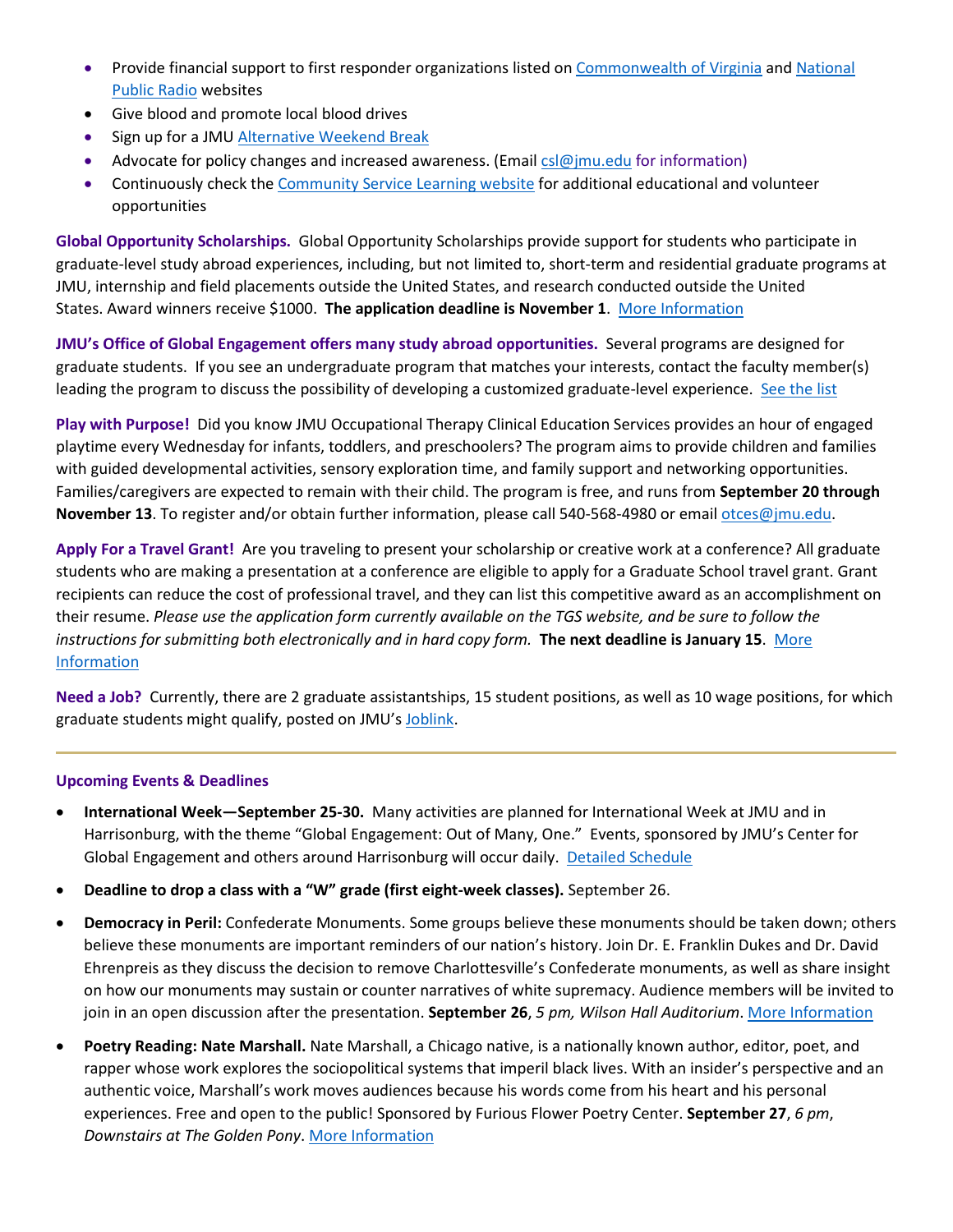- **Equus.** In his 1975 Tony Award winning play, Peter Shaffer tells the coming-of-age story of Alan Strang, a 17 year old boy taken for psychological treatment after blinding several horses with spikes. The play explores the topics of sexuality and religion and questions why people commit terrible acts of violence. Features students from JMU's School of Theatre and Dance. Viewer discretion is advised. **September 26-30**. [Ticket Information & Showtimes](http://www.jmu.edu/forbescenter/events/2017/09/26-equus.shtml)
- **Hispanic Film Festival.** Celebrate the 14th annual Hispanic Film Festival (formerly known as the Latino Film Festival) at Court Square Theatre. Curated by JMU Professor Karina Kline-Gable, this festival is a celebration and reflection of the Shenandoah Valley's growing diversity through the art of film[. Film lineup and show](http://www.valleyarts.org/filmscalendar/2017/9/27/hispanic-film-festival) times. **September 27- October 1.**
- **Interviewing Workshop.** Career and Academic Planning (CAP) will be hosting an interviewing workshop specifically for graduate students. **October 2**, *3 pm*, *Madison Hall 4000*.
- **From Science Fiction to Science Fact**. Head to the next MADtalk to hear Dr. Philip Frana, Associate Dean of the Honors College, discuss how science fiction has become science fact. MADtalks are hosted by the Madison Honors Leadership Council. **October 3**, *6 pm, Madison Union 305*. [More Information](http://www.jmu.edu/events/honors/2017/10-03-madtalk-frana.shtml)
- **Interviewing Workshop.** Career and Academic Planning (CAP) will be hosting an interviewing workshop specifically for graduate students. **October 6**, *9 am*, *Madison Hall 4000*.
- **GSA Happy Hour:** All graduate students and graduate faculty are invited to the next GSA Happy Hour at Ruby's Arcade! **October 6**. *5-7 pm*.
- **Film Screening: Training Rules.** During her 26 years of coaching basketball at Pennsylvania State University, Rene Portland had three training rules for her athletes: no drinking, no drugs, and no lesbians. Training Rules is a documentary that examines how an athletic department at a prestigious university allowed athletes to be dismissed from their college team based on assumptions about their sexuality. Jennifer Harris was one of the students affected by this rule. She eventually transferred to JMU to play basketball. Ms. Harris will be present during a Q & A session after the film. **October 9**. *Grafton-Stovall Theatre*. *6-9 pm*. [More Information](http://www.jmu.edu/events/caucusgenderequality/2017/10-09-training-rules.shtml)
- **GSA Monthly Meeting.** Don't miss out on the next GSA meeting! Grant winners will be announced, and Learning Strategies Instruction will present a time management workshop. There will also be free pizza! **October 11**. *Madison Hall, Room 4000, 6 pm*.
- **Out of Line.** Fans of A Chorus Line will enjoy *Out of Line*, a musical that picks up where the former left off. The musical comedy follows the lives of six Broadway performers who struggle to get out of the chorus and into the spotlight. Features students from the JMU's School of Theatre and Dance and School of Music. **October 17-21**, *Forbes Studio Theatre*[. Tickets and Showtimes](http://www.jmu.edu/forbescenter/events/2017/10/17-out-of-line.shtml)
- **Bearden's Odyssey: Art & Poetry Reading**. Surrounded by the images that inspired the poetry of Bearden's Odyssey, co-editors Kwame Dawes and Matthew Shenoda will read from the book and discuss the significance of Bearden's contributions to art. Bearden's Odyssey gathers poems from 35 highly revered African diaspora poets in the United States. Sponsored by JMU's Furious Flower Poetry Center. **October 19**, *4 pm, Duke Hall Gallery Court*. [More](http://www.jmu.edu/events/furiousflower/2017/10/19-dawes-shenoda.shtml)  [Information](http://www.jmu.edu/events/furiousflower/2017/10/19-dawes-shenoda.shtml)
- **Science on a Sphere.** Interested in Earth system science? This program will explore the connection between the Earth's polar regions and climate using a sphere as a very large, animated globe. **October 21**. Showings will take place at 10, 10:30, and 11 am. Located in the Sphere Theater (room 5110B) in Memorial Hall. [More Information](http://www.jmu.edu/events/stewardship/2017/10-21-earth-system-science-at-the-sphere-theater.shtml)
- **Deadline for adding/dropping of classes** for fall semester (second eight-week classes). **October 23**.
- **Deadline to drop a class with a "W" grade** (semester classes). **October 26**.
- **Homecoming 2017.** October 27-29. [Events and activities](http://www.alumni.jmu.edu/s/1591/gid3-Alumni/social.aspx?sid=1591&gid=3&pgid=2311)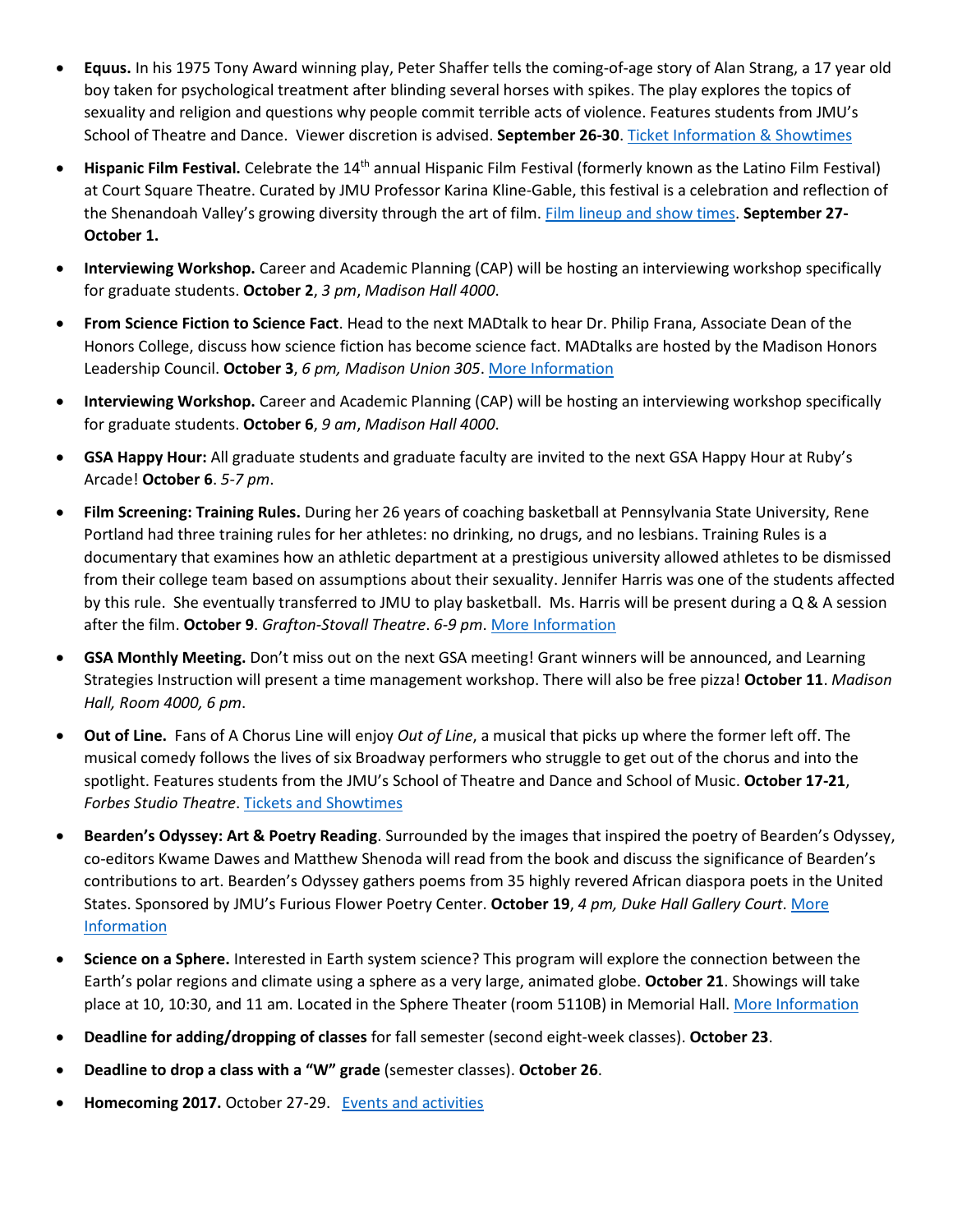- **GSA Homecoming Tailgate.** Celebrate JMU Homecoming and the Graduate Community with the GSA! Food will be free, but attendees must provide their own beverages. Location will be announced on social media the day of due to first-come-first-serve parking. Look for the GSA sign and the green tent! **October 28.**
- **Deadline for adding classes with instructor and AUH permission** (second eight-week classes). **November 1**.
- **Graduation applications are due for students graduating in May 2018. November 10**.
- **Deadline to drop a class with a "W" grade** (second eight-week classes). **November 16**.
- **Thesis and dissertations are due to The Graduate School. November 17**.

For additional events of possible interest, regularly check<http://www.jmu.edu/events>

## **Tips from TGS (The Graduate School)**

**Graduate Polices.** You are responsible to read and follow the graduate policies set forth in th[e Graduate Catalog.](http://jmu.edu/catalog) Important information regarding degree progress, including rules for successful progression and continuous enrollment are also on the [Graduate School website](http://www.jmu.edu/grad/current-students/degree-progress/beginning.shtml)

**Approval of a Thesis or Dissertation Committee.** Students who are completing these sorts of project must submit a signed approval form to The Graduate School by the second week of the semester in which the student first registers for thesis or dissertation credits. [Approval form](http://www.jmu.edu/grad/_files/CommitteeApprovalForm2014-15.pdf)

**Monitor your Dukes E-Mail account!** Official information is sent to each student's officia[l Dukes e-mail account.](http://www.jmu.edu/computing/helpdesk/selfhelp/DukesEmail.shtml) Check your @dukes.jmu.edu e-mail account on a regular basis.

**Monitor [MyMadison!](http://mymadison.jmu.edu/)** The *Student Center* in [MyMadison](http://mymadison.jmu.edu/) is where you will find advising information, register for classes, and where you can view "*To Do Items"* that will keep you on track towards graduation. Use the Student Center to update your mailing address and cell phone number. It is *your responsibility* to maintain accurate contact information. Check your account regularly. Don't miss important information!

## **Essential Links:**

- [Graduate School Website](http://www.jmu.edu/grad)
- [Graduate Policies](http://www.jmu.edu/catalog/index.shtml)
- [JMU Student Handbook](https://www.jmu.edu/osarp/handbook/index.shtml)
- [Forms for Graduate Students](http://www.jmu.edu/grad/current-students/graduate-forms.shtml)
- [Thesis Guidelines](http://www.jmu.edu/grad/current-students/thesis-dissertation/information.shtml)
- [Financial Aid Policies](http://www.jmu.edu/finaid/sap.shtml)

**Have Questions?** Please contact the following person if you have questions regarding:

| Assistantships/Scholarships/Thesis/Dissertations | Laura Ryman (rymanle@jmu.edu)    |
|--------------------------------------------------|----------------------------------|
| Graduation/Commencement/Transfer of Credit       | Kathryn Brown (wendelkt@jmu.edu) |
| <b>Continuous Enrollment (Current Students)</b>  | Laura Ryman (rymanle@jmu.edu)    |
| Initial Enrollment (Unable to Begin Program)     | Sheree Will (willsa@jmu.edu)     |
| <b>General Questions</b>                         | Justin Whetzel (grad@jmu.edu)    |

We welcome suggestions for this newsletter, including events and opportunities. Please send your submission to [grad@jmu.edu](mailto:grad@jmu.edu) .

The Graduate School (TGS) [100 East Grace Street](http://www.jmu.edu/directory/buildings/MADI.shtml) MSC 6702 James Madison University

\_\_\_\_\_\_\_\_\_\_\_\_\_\_\_\_\_\_\_\_\_\_\_\_\_\_\_\_\_\_\_\_\_